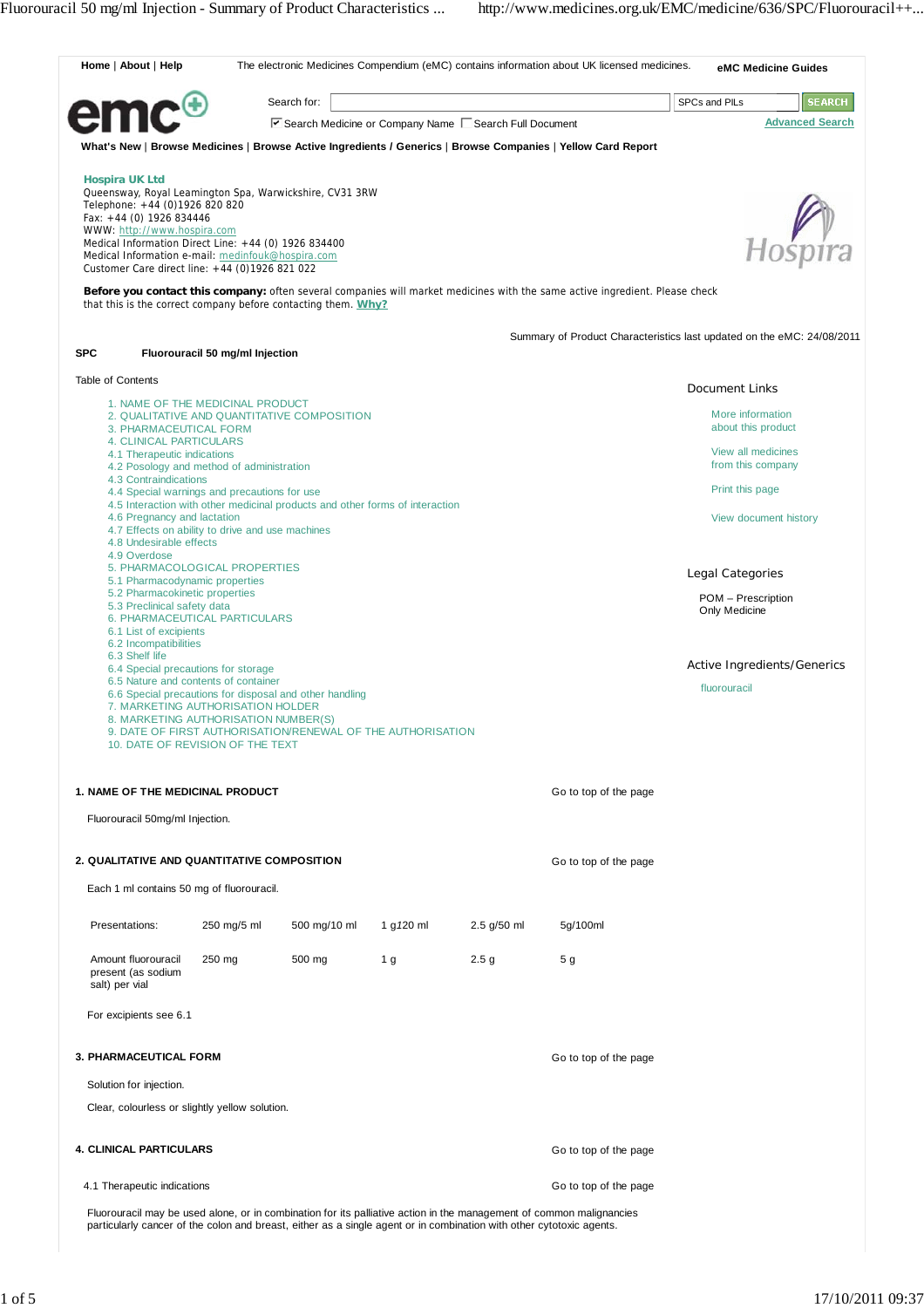4.2 Posology and method of administration

Go to top of the page

Selection of an appropriate dose and treatment regime will depend upon the condition of the patient, the type of carcinoma being treated and whether Fluorouracil is to be administered alone or in combination with other therapy. Initial treatment should be given in hospital and the total daily dose should not exceed 1 gram. It is customary to calculate the dose in accordance with patient's actual weight unless there is obesity, oedema or some other form of abnormal fluid retention such as ascites. In this case, ideal weight should be used as the basis for the calculation. Reduction of the dose is advisable in patients with any of the following:

1) Cachexia

2) Major surgery within preceding 30 days

3) Reduced bone marrow function

4) Impaired hepatic or renal function

Fluorouracil injection can be given by intravenous injection or, intravenous or intra-arterial infusion.

*Adult Dose*

The following regimen have been recommended for use as a single agent:

*Initial Treatment:* This may be in the form of an infusion or an injection, the former usually being preferred because of lesser toxicity.

*Intravenous infusion:* 15mg/kg bodyweight but not more than 1g per infusion, diluted in 500ml of 5% glucose or 0.9% NaCl injection and given by intravenous infusion at a rate of 40 drops per minute over 4 hours. Alternatively the daily dose may be infused over 30 - 60 minutes or may be given as a continuous infusion over 24 hours. The infusion may be repeated daily until there is evidence of toxicity or a total dose of 12 - 15g has been reached.

*Intravenous Injection:* 12mg/kg bodyweight may be given daily for 3 days and then, if there is no evidence of toxicity, 6mg/kg on alternate days for 3 further doses. An alternative regimen is 15mg/kg as a single intravenous injection once a week throughout the course.

*Intra-arterial Infusion:* 5/7.5mg/kg may be given by 24 hour continuous intra-arterial infusion.

*Maintenance Therapy:* An initial intensive course may be followed by maintenance therapy providing there are no significant toxic effects. In all instances, toxic side effects must disappear before maintenance therapy is started.

The initial course of fluorouracil can be repeated after an interval of 4 to 6 weeks from the last dose or, alternatively, treatment can be continued with intravenous injections of 5-15mg/kg bodyweight at weekly intervals.

This sequence constitutes a course of therapy. Some patients have received up to 30g at a maximum rate of 1 g daily. A more recent alternative method is to give 15mg/kg IV once a week throughout the course of treatment. This obviates the need for an initial period of daily administration.

*In combination with Irradiation:* Irradiation combined with 5FU has been found to be useful in the treatment of certain types of metastatic lesions in the lungs and for the relief of pain caused by recurrent, inoperable growth. The standard dose of 5FU should be used.

*Children*

No recommendations are made regarding the use of Fluorouracil in children.

*Elderly*

Fluorouracil should be used in the elderly with similar considerations as with normal adult dosages.

## 4.3 Contraindications

Go to top of the page

Go to top of the page

Fluorouracil is contraindicated in seriously debilitated patients or those with bone marrow depression after radiotherapy or treatment with other antineoplastic agents.

Fluorouracil is strictly contraindicated in pregnant or breast feeding women.

Flourouracil should not be used in the management of non-malignant disease.

4.4 Special warnings and precautions for use

It is recommended that Fluorouracil be given only by, or under the strict supervision of, a qualified physician who is conversant with the use of potent antimetabolites.

All patients should be admitted to hospital for initial treatment.

Adequate treatment with Fluorouracil is usually followed by leucopenia, the lowest white blood cell (W.B.C) count commonly being observed between the 7th and 14th day of the first course, but occasionally being delayed for as long as 20 days. The count usually returns to normal by the 30th day. Daily monitoring of platelet and W.B.C count is recommended and treatment should be stopped if platelets fall below 100,000 per mm<sup>3</sup> or the W.B.C. count falls below 3,500 per mm<sup>3</sup>. If the total count is less than 2000mm<sup>3</sup>, and especially if there is granulocytopenia, it is recommended that the patient be placed in protective isolation in the hospital and treated with appropriate measures to prevent systemic infection.

Treatment should be stopped at the first sign of oral ulceration or if there is evidence of gastrointestinal side effects such as stomatitis, diarrhoea, bleeding from the G.I. tract of haemorrhage at any site. The ratio between effective and toxic dose is small and therapeutic response is unlikely without some degree of toxicity. Care must be taken therefore, in the selection of patients and adjustment of dosage.

Flourouracil should be used with caution in patients with reduced renal or liver function or jaundice. Isolated cases of angina, ECG abnormalities and rarely, myocardial infarction have been reported following administration of Fluorouracil. Care should be therefore be exercised in treating patients who experience chest pain during courses of treatment, or patients with a history of heart disease.

There have been reports of increased toxicity in patients who have reduced activity/deficiency of the enzyme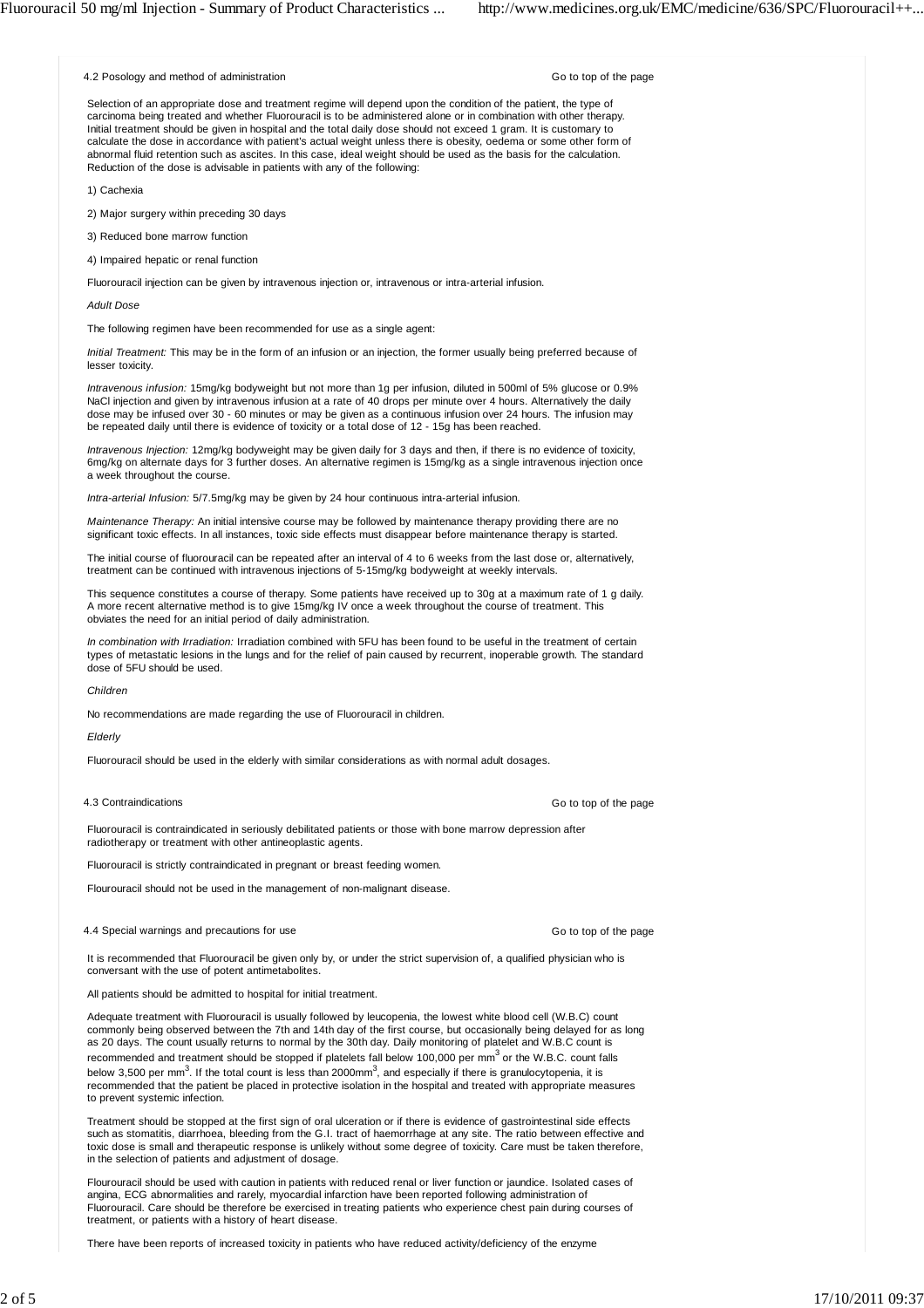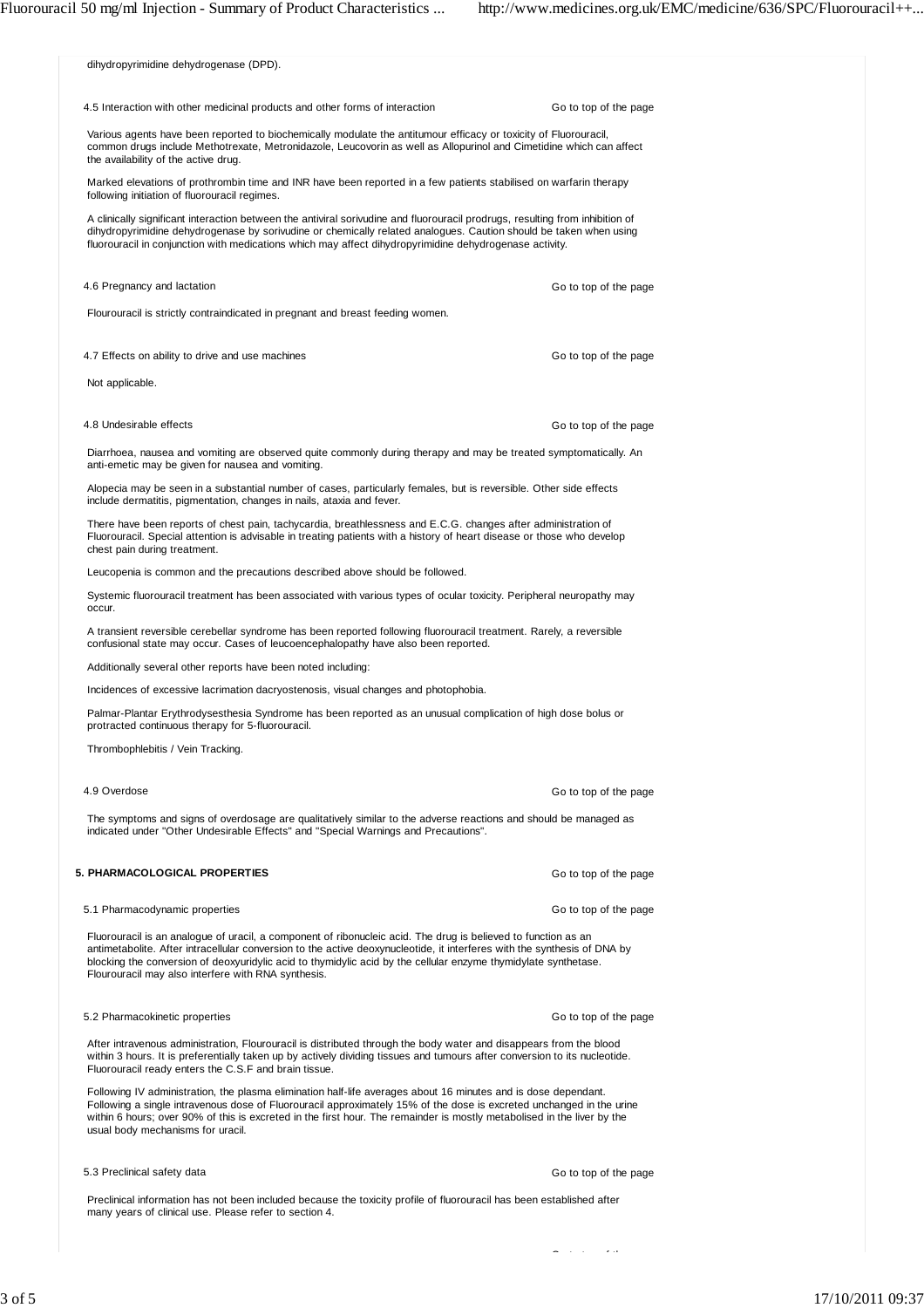

the spilled material with a absorbent material kept in the area for that purpose. The area should then be cleaned and all contaminated material transferred to a cytotoxic spillage bag or bin and sealed for incineration.

## **Contamination**

Fluorouracil is an irritant, contact with skin and mucous membranes should be avoided.

In the event of contact with the skin or eyes, the affected area should be washed with copious amounts of water or normal saline. A bland cream may be used to treat the transient stinging of the skin. Medical advice should be sought if the eyes are affected or if the preparation is inhaled or ingested.